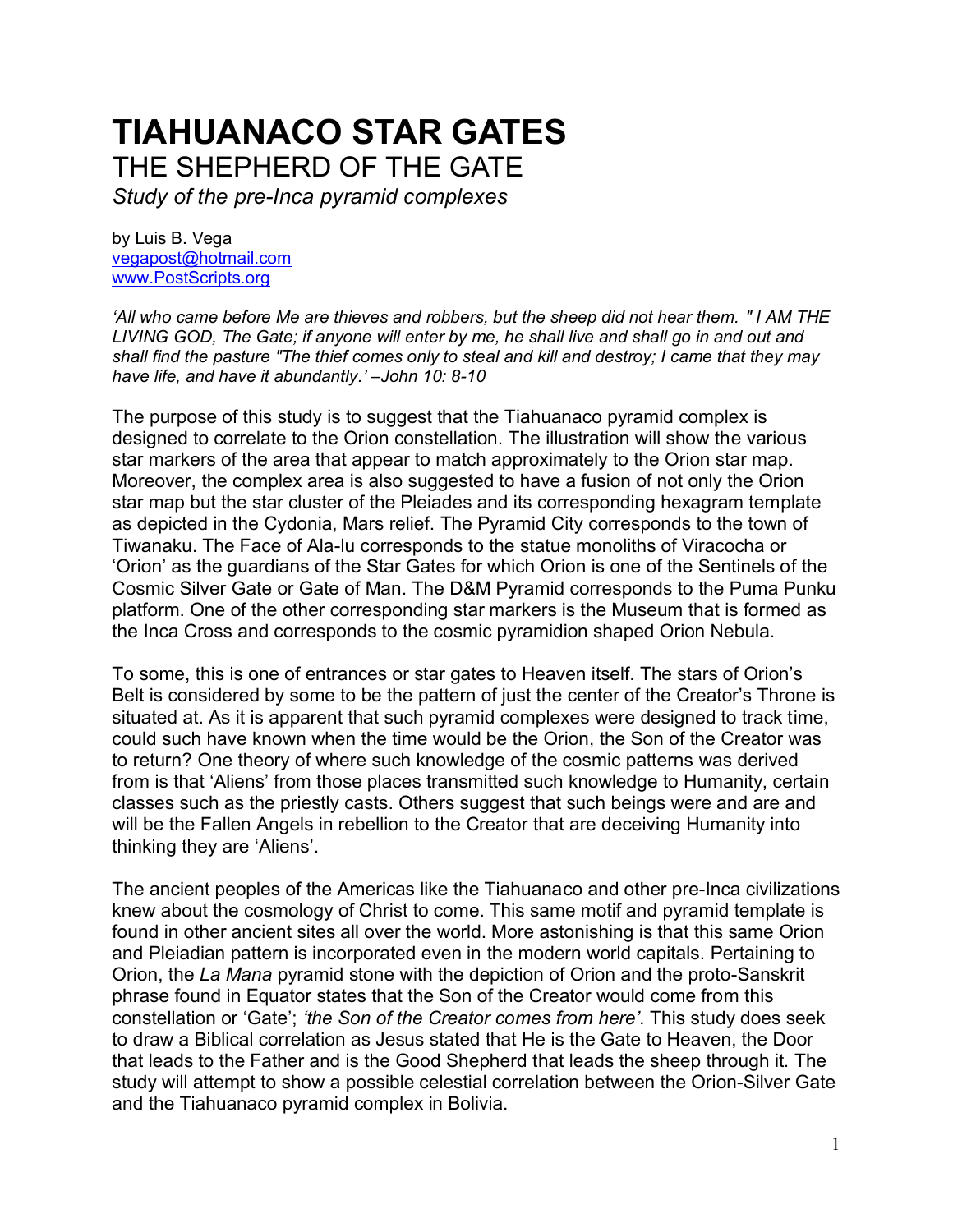The Tiahuanaco archeological complex is suggested to be a template of the Orion Belt constellation in particular at Tiwanaku. This is where there are 2 Star Gate configurations that suggest a direct correlation to the Silver Gate. The following are the suggested astronomical correlations of the pyramid complex in relation to Orion. The Guardian of the Gate is Viracocha. This personage is none other than Orion, the Teacher and Redeemer that promised to return at the End of Days to save humanity from extension. The Orion template encompasses the area and corresponds to the various stars. For example, the Puma Punku site corresponds to the star Saiph. Precisely the Tiwanaku complex has 3 main square building configurations. The following are various suggested astronomical correlations from the constellation Orion and the Cydonia Pyramid complex of Mars. Apparently, Orion and the Pleiades are seen to interface in many of the ancient pyramid sites.

| <b>Cydonia, Mar Pyramid Complex</b><br><b>Pyramid City</b> |
|------------------------------------------------------------|
|                                                            |
| Face of Ala-lu on Mars                                     |
| <b>Orion Star</b>                                          |
| Alintak                                                    |
| Alnilam                                                    |
| Mintaka                                                    |
| Nair al Saif of the Orion Nebula having Pyramidion Phallus |
| Saiph                                                      |
|                                                            |

These 3 chambers or areas closely approximates the angle and degree of that of the Great Pyramids of Giza in Egypt that have most notably been recognized as a star map of Orion and the Cosmos. The site is considered a pre-Inca civilization that knew the calculations, mathematics and sacred geometry of the constellations and replicated them on earth at places that incorporated the topography of the landscape to mirror that of the constellations with mounts, rivers and landmarks. The Kalasaya Observatory was an intricate system of keeping celestial time based on the Equinoxes and Solstices. The orientation of the 'gates' keep track of the 'markers' to show the movement of the Cosmos. The pyramids functioned as a 'timekeeper' as well as religious ceremonial purposes.

On the Priestly class has such an understanding and wisdom from the Ancients that some attest to coming from Fallen Angela and a pre-Flood civilization such as Lemuria and or Atlantis. Puma Punku is one of the most under excavated and researched archeological sites in the world. The building blocks and workmanship is beyond amazing and unreplaceable with modern machinery as are all the other megaliths from Peru and Bolivia ancient sites. Such techniques are said to appear similar in composition found in Egypt, Mexico, and Asia. The following suggests that the Tiwanaku star gate complex mirrors the Giza pyramid complex with the 3 pyramids. The Acapana pyramid resembles the positioning and outline of a 'sphinx' type of design. It has the same orientation to the east, the rising of the Sun.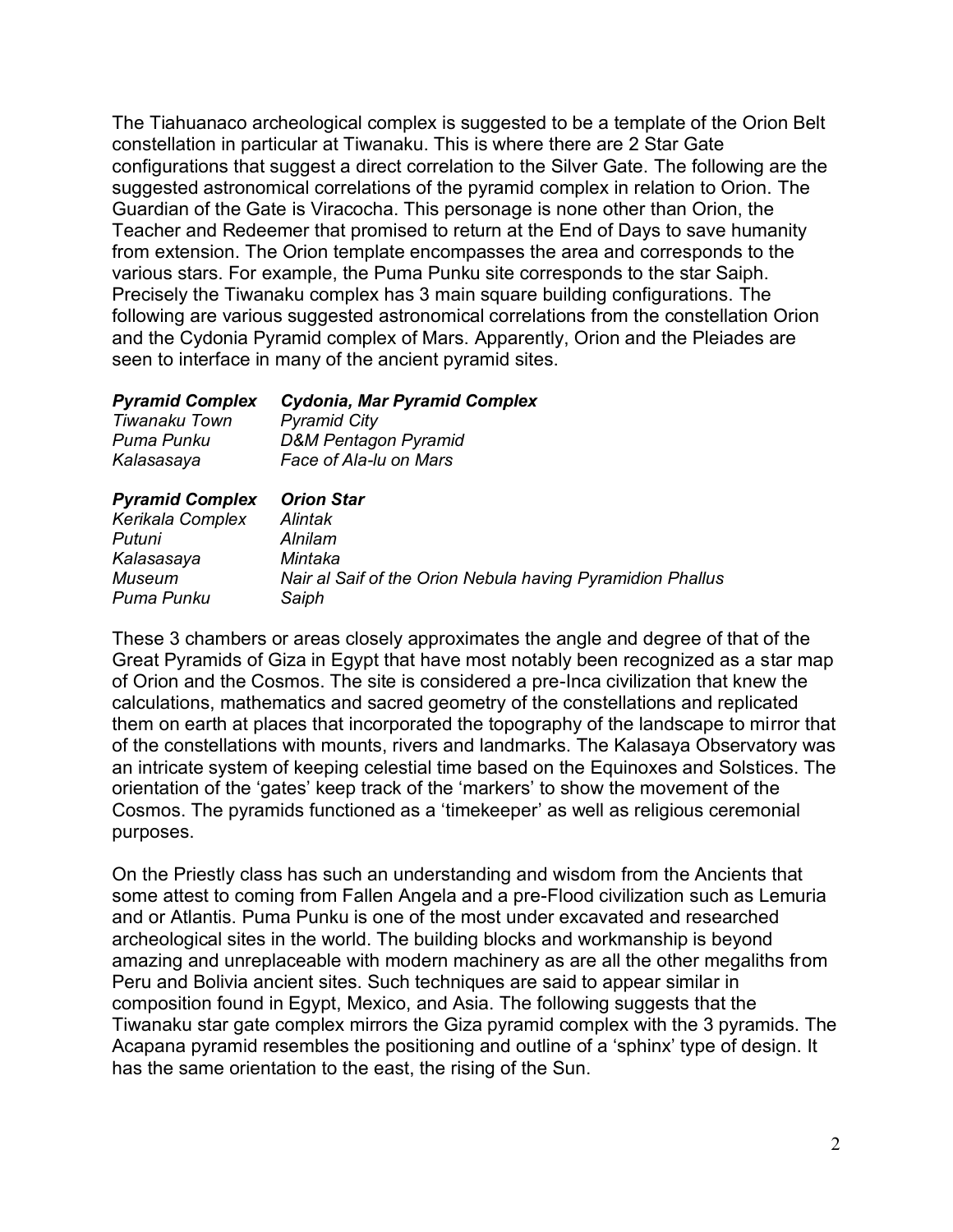## **Gate of the Sun**

The Orion star map is seen all over the world and especially in ancient religious pyramid sites, such as in Ur, the ancient home from the Biblical Abraham came out of. The study suggests that based on the Orion celestial template over the Tiwanaku pyramid complex, the Gate of the Sun is correlated to the Silver Gate of the Cosmos. The glyph is that of Viracocha the Shepherd teacher. This personage can be correlated to both Orion and Auriga the Shepherd at the Silver Gate as Guardians. The possible celestial correlation between the Orion-Silver Gate and the Tiahuanaco pyramid region of Bolivia. The location is just shout of Lake Titicaca on the Bolivian side and northwest of La Paz.

The small town of Tiwanaku is usually associated with the pyramid complex that actually is divided into 2 main locals. The primary pyramid complex is called Kalasasaya. It encompasses the 3 main structures that this study strongly suggests correlates to the Orion star map and subsequently the same motif as the Great Pyramid of Giza complex in Egypt among with the Sphinx. This study suggests that the main pyramid, called Acapana correlates and functioned much like the Sphinx of Egypt in keeping astronomical and astrological time.

*ORION The Teacher, Lover, Hero Redeemer Son of Man*

*AURIGA The Good Shepherd of the Gate*

*TAURUS The Wrath, Judgment*

*PLEIADES The Redeemed Congregation—Bride*

The other primary archeological site is Puma Punku. This is an amazing site as the stones quarried and brought there from over 100s of miles have a workmanship unparalleled to any other ancient pyramid design and construction. This study suggests that in keeping with the Orion star map, Puma Punku correlates to the star Saiph. Upon further correspondences, there appears to be definite land markers to also correlate the other boundaries of the constellation Orion.

There is ample evidence that the most ancient civilization had direct contact with one another despite distances and oceans. One theory that has become popular in modern times is the Alien Astronaut theory that states that beings from other planets or 'suns' such as the Pleiades or Orion came to seed the race of Humanity. The main reason for such structures remains a partial mystery although it is thought that such center were used for spiritual and religious purposes. Such structures functioned also, as it has been postulated as centers that kept 'time', astronomical and astrological.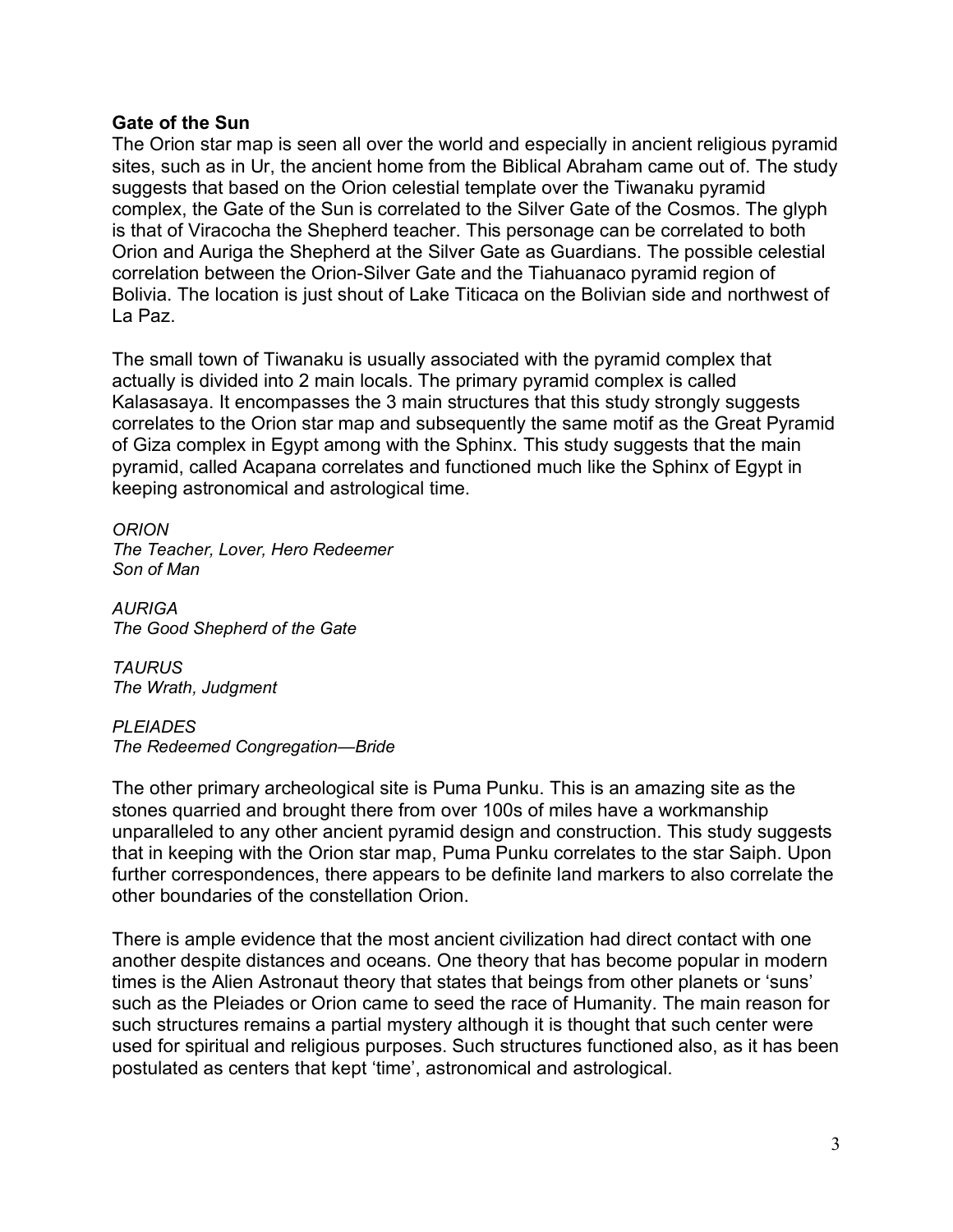## **Orion, the Keeper of the Gate of the Gods**

This pre-Inca civilization is thought to have been established at the same time as the Great Pyramids of Giza and Teotihuacan in Mexico among others like Ur and Babylon. There is even the famous Fuente Magna Bowl that can be read in Sumerian cuneiform and Proto-Sumerian hieroglyphs and verified by leading linguistic experts although still controversial. The Orion star map is seen all over the world and especially in ancient religious pyramid sites, such as in Ur, the ancient home from the Biblical Abraham came out of. The pre-Inca civilization perhaps was one of the societies that ventured to spread around the world once the Biblical account of the Tower of babble occurred and the single language known to Mankind was confused.

The various evidences suggest that that all the immediate post-Flood civilizations had a common core to everything as suggesting by findings in language, architecture and astro-archeology. The Tiwanaku star gate complex mirrors the Giza pyramid complex with the 3 pyramids. The Acapana pyramid resembles the is positioning and outline of a 'sphinx' type of design. It has the same orientation to the east, the rising of the Sun. The Giza template is rotated clockwise 90 degrees and reverse 180 degrees. It essentially is a mirror image of the Giza template. The Ancients had a specific fascination with Orion and the Pleiades. Above all the rest of the constellations. What was is and will be so particular about Orion and the Pleiades that most if not all ancient civilizations after the Flood commemorated their worship centers into a cosmic mirror.

One striking clue was found in Equator from the same time period that these pre-Incas and some would say pre-Flood civilizations that shows a plausible explanation. A pyramid was found with the base showing the constellation of Orion and some writing that is more Sanskrit than Inca. It has been verified to show that it is commemorating from where the 'Son of the Creator will be coming from'. If this is any indication of the etymology of where the veneration of such pyramid complexes are coming from it stands to reason that perhaps the Ancients know of the Redeemer story or Gospel written in the stars as E.W. Bullinger attested to and wrote about in. What is amazing to consider is that the pyramid complex is mathematically sound and based on the concept of phi, or the Golden Number or Section. The red phi spiral intersects the 3rd star structure corresponding to Mintaka in Orion's Belt. It also intersects the main star of Alnitak or the Great Pyramid correspondence.

This precise location has the stone figure that this study suggests is that of Orion, the Guardian of the Gate; the Silver Gate of the Cosmos. Moreover, the center spiral converges on the 9-stop span of the Acapana Pyramid. The 9-step pyramid design is a trademark of the Americas. It is seen in Chichen Itza and Copan for example. Thus, the height of the pyramid was factor of phi. The stone statue in the midst of the court is at the precise fulcrum of the phi spiral that the Kalasaya compound is built on. The Sun Gate is believed to have kept time of the solar year from Winter Solstice to Spring Solstice and the Equinox. This would mirror the how for example the Sun enters the Golden Gate, or Gate of God in December 22 on the Solstice and through the Silver Gate in Summer Solstice in June 22.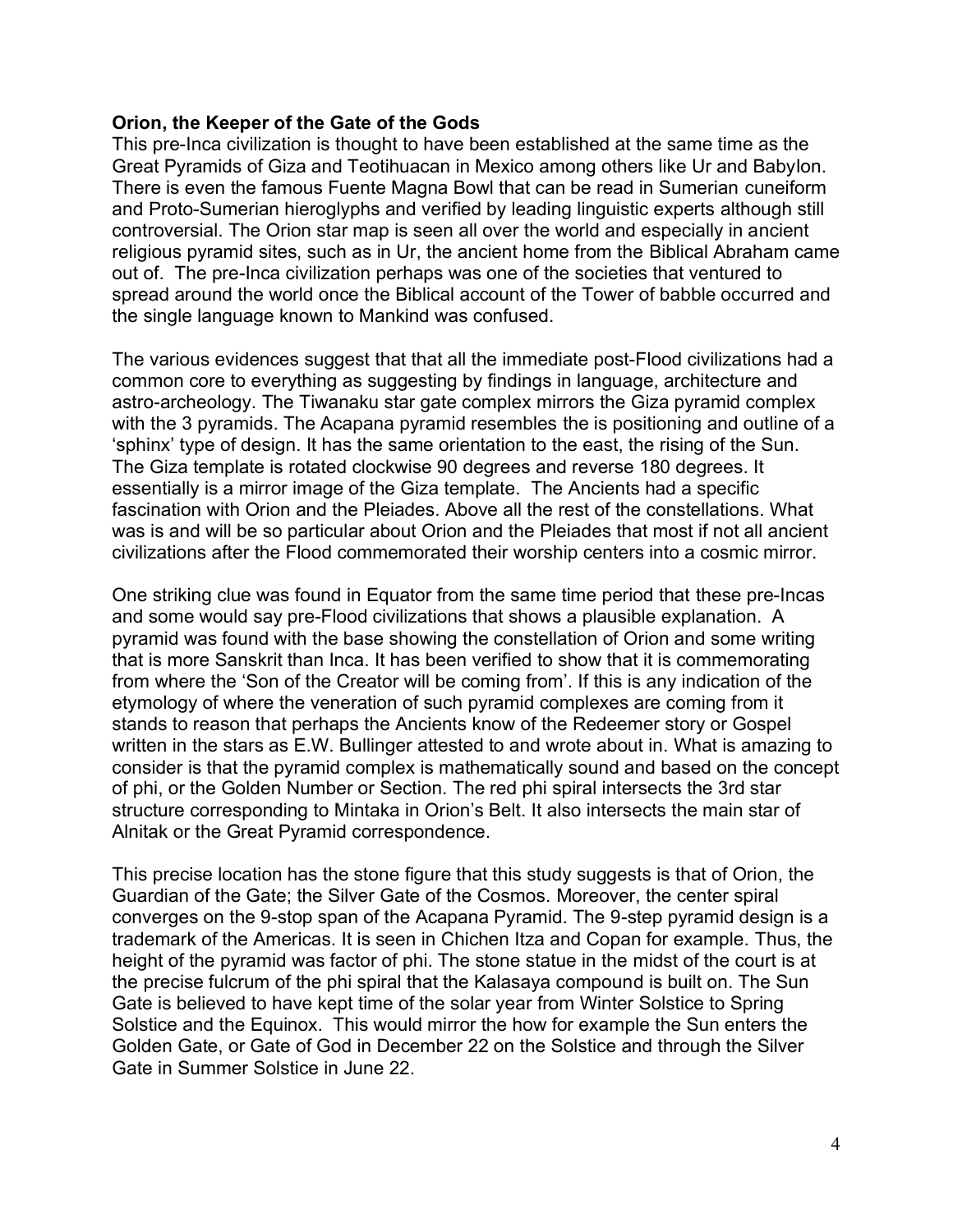The timing of the year was believed to be marked by the pillars on the opposite wall of the complex. Perhaps the Great Pyramid of Giza as the Tiahuanaco Stargates and pyramid complex were and are time clocks that mark the season that the Son of the Creator is to come. At least in the Americas, the civilizations spoke about a coming 5th Sun or Age of Aquarius of true peace and harmony after an Age of darkness. Edmund Kiss (1937) has done extensive research with precise measurements according to the sacred Egyptian Cubit. If the 'Son of the Creator was to come from Orion', then it would stand to reason that this personage would be a combination of a warrior, shepherd, gatekeeper, redeemer. Jesus in the Gospels did attribute his character as a Teacher, Shepherd and Redeemer; not just one among several but the absolute and the object of such legend and even cosmic storyline.

This study will attempt to illustrate to approximate the measurements of the Tiahuanaco pyramid complex using GoogleEarth coordinates. A much more accurate research has been done by Jim. M. Well, author of *AltlantisBolivia* for example. These approximate measurements show that the civilization has a keen understanding of mathematics but more so, they had the sacred knowledge of the Golden Section and certain key numbers that are understood in the secret orders. Such numbers are 13, 144, 33 factors of 666, etc. As noted, these peoples apparently had direct contact with the outside world as their technology to build pyramids are the same and based on astro-archeology as this pyramid complex is mirrored to Orion. One sacred knowledge of the building of the pyramid complex corresponding to the celestial constellations also functioned to 'clock' time. In the Americas, this notion was known as the *Tzolk'in*.

This segment of time was directly connected to not only the Earth energy ley-lines but those of the human body. This segment of sacred time was correlated to the gestation of a human being, 260-day cycle or approximately 9 months. This turns out to be 5/7 of a Solar Year which thus has the phi ratio or Fibonacci number sequences being based on the 5, 8, 13 and 20, etc. These cycles were understood to be 'rhythms' of sacred occurrences. The discovery in *La Maná* of over 300 artifacts in Equator include the Sotomayor collection known as the World Map Stone. It is a half-ton megalith showing the large land masses of Atlantis and Lemuria or perhaps Mu in the Pacific. The common characteristic of all these ancient civilizations and beyond is that they had pyramid dwellings.

The distance all the way around the outside of the 2-dimensional shape is called the perimeter. The pre-Inca peoples had direct contact with the other ancient civilizations such as Egypt, Asia and perhaps Atlantis and Lemuria as one famous Stone Map was found that shows a circumnavigation of the planet with the area of the Inca and Jerusalem as their focal points. The continents are the same plus Atlantis it appears. This would corroborate Plato's assertion that Atlantis was beyond the Pillars of Hercules and sank as the continents drifted apart. The illustration of Puma Punku attempts to approximate the measurements of the complex using GoogleEarth coordinates. There have been detailed measurements already, but this will give an idea of the angle and scope of the site. The following are various approximate measurement taken from GoogleEarth coordinates.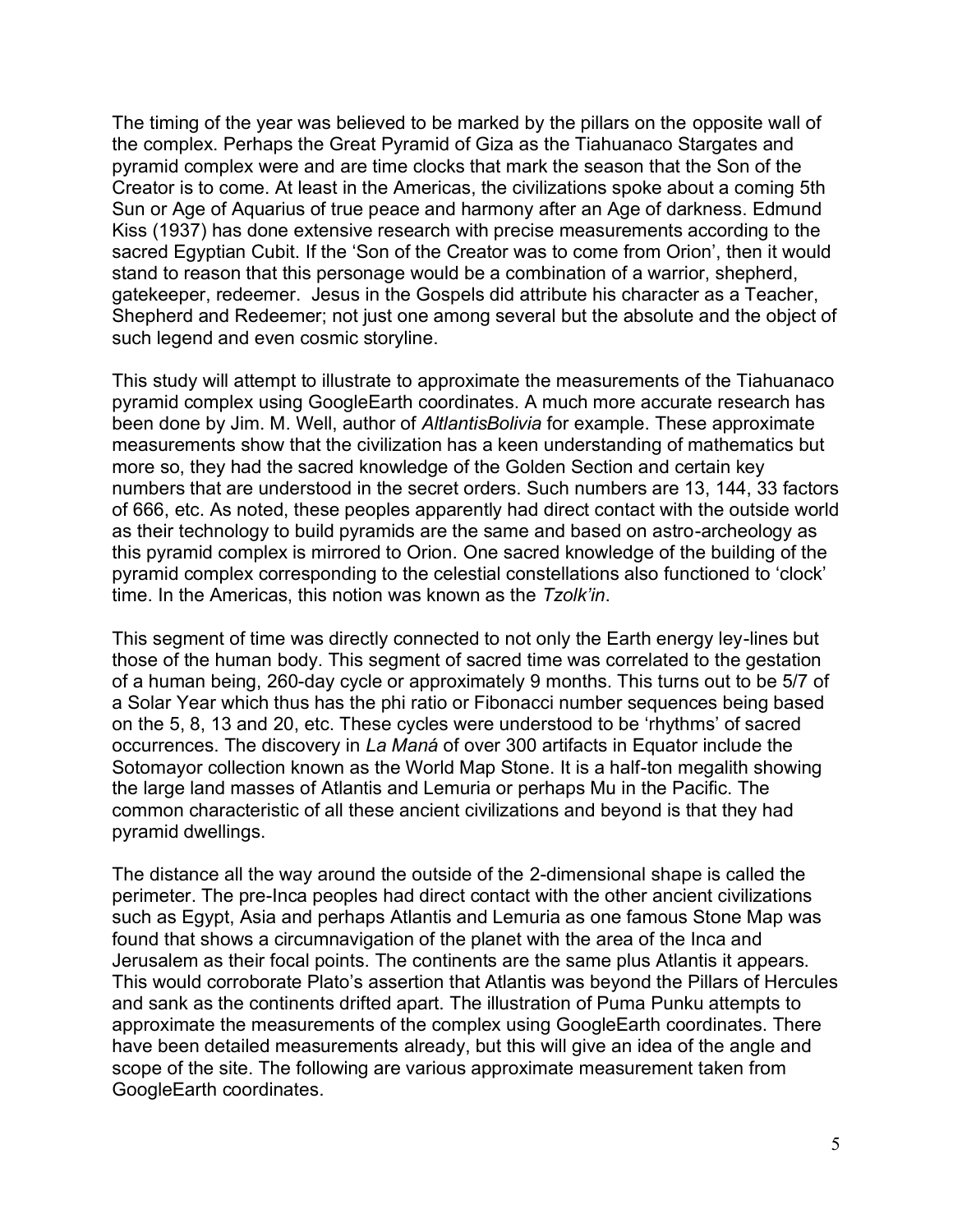#### *Putuni*

*Outer court perimeter = .18 miles (666)*

*Inner court perimeter =.1 nautical mile .18 km (666)*

#### *Kalasasaya*

*Outer Court 13 km .144 yards*

*Inner Court perimeter = 72 yards = .18 miles = .33 miles*

*Western Wall to inner court statue .111 yards 332 ft 4000 in .1 km*

*Subterraneo Complex Diagonal = .18 km or .11 miles*

#### *Acapana*

*North south edge 360 cubits 111 smoots .1 nautical mile .18 km (666)*

*Pyramid Diagonal .18 miles 133° heading .33 km*

*West east edge 365.24 cubits (SolaYear) .11 nautical miles .12 miles 6.66 arcseconds .21 km (777)*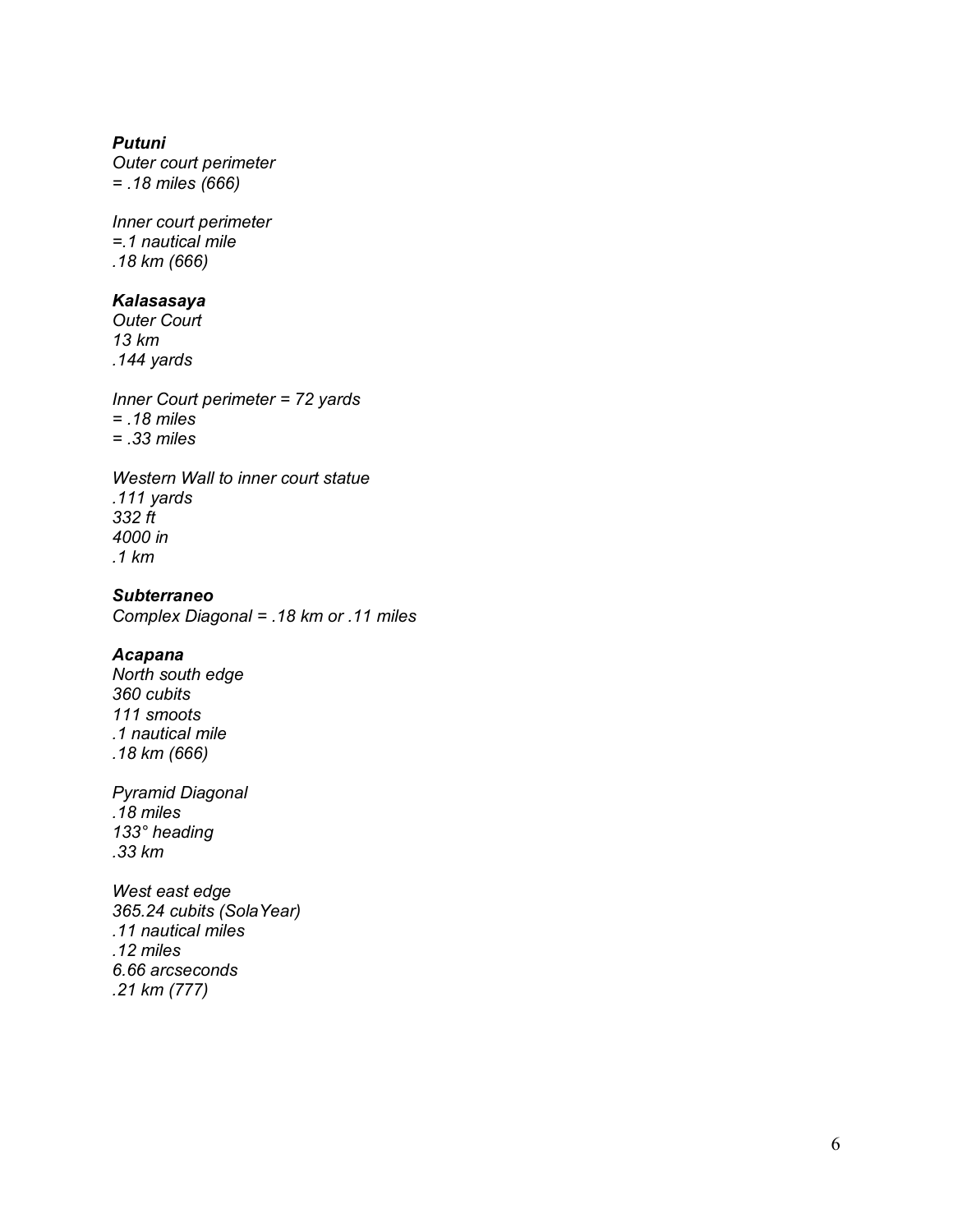What is amazing about Puma Punku is that the style of the block workmanship is almost identical to those used to build the pyramids in Mexico and Egypt. This study suggests that the Puma Punku pyramid complex is a celestial correlation to the constellation Orion. Precisely the site corresponds to the star Saiph. It appears that the complex has about a 3-degree inclination from North. Tiahuanaco pre-Inca civilization had a motif that is prevalent in its architecture and artwork; t is considered the Inca Cross. As this complex venerated Orion, It would not be a surprise as Orion's shield or symbol was that of a cross. The following are some approximate measurements taken from GoogleEarth coordinates of the Puma Punku complex.

#### *PUMA PUNKU*

*Western wall of inner court 153 m 6000 in 500 ft*

*Eastern wall of inner court .12 nautical miles .13 miles 233 yards 700 ft .21 km (777)*

*Length west to east .13 km .13 nautical miles*

*From Puma Punku to Kalasasaya 33 arcseconds .66 miles 1 km*

*From Puma Punku to 'Rigel' star marker .555 smoots .51 nautical miles*

One unique element that was apparently factored into the design of this observational platform was the phi ratio. The complex is shown with the phi spiral for better reference of how the complex was delineated from the inner and outer court. This site is famous for its 'H' letter building block that are multilayered in the same block which is amazing to consider if such a society only had chisels to do it with. Some researchers believe these ancient civilizations possessed a technology at stone cutting and forming that is unknown to modern science and engineering. Perhaps it was due to some sort of layer cutting tool as the tolerances are not able to be replicated today. The Inca Cross is consistent with the Viracocha or that like that of Quetzalcoatl motif. The Great Teacher had the cross as the means by which he was put to death. In some depictions he even has a lance that is thrust in the side as Jesus Christ was on the cross of Calvary. How and why did the first peoples of the Americans know about such a cosmic narrative?